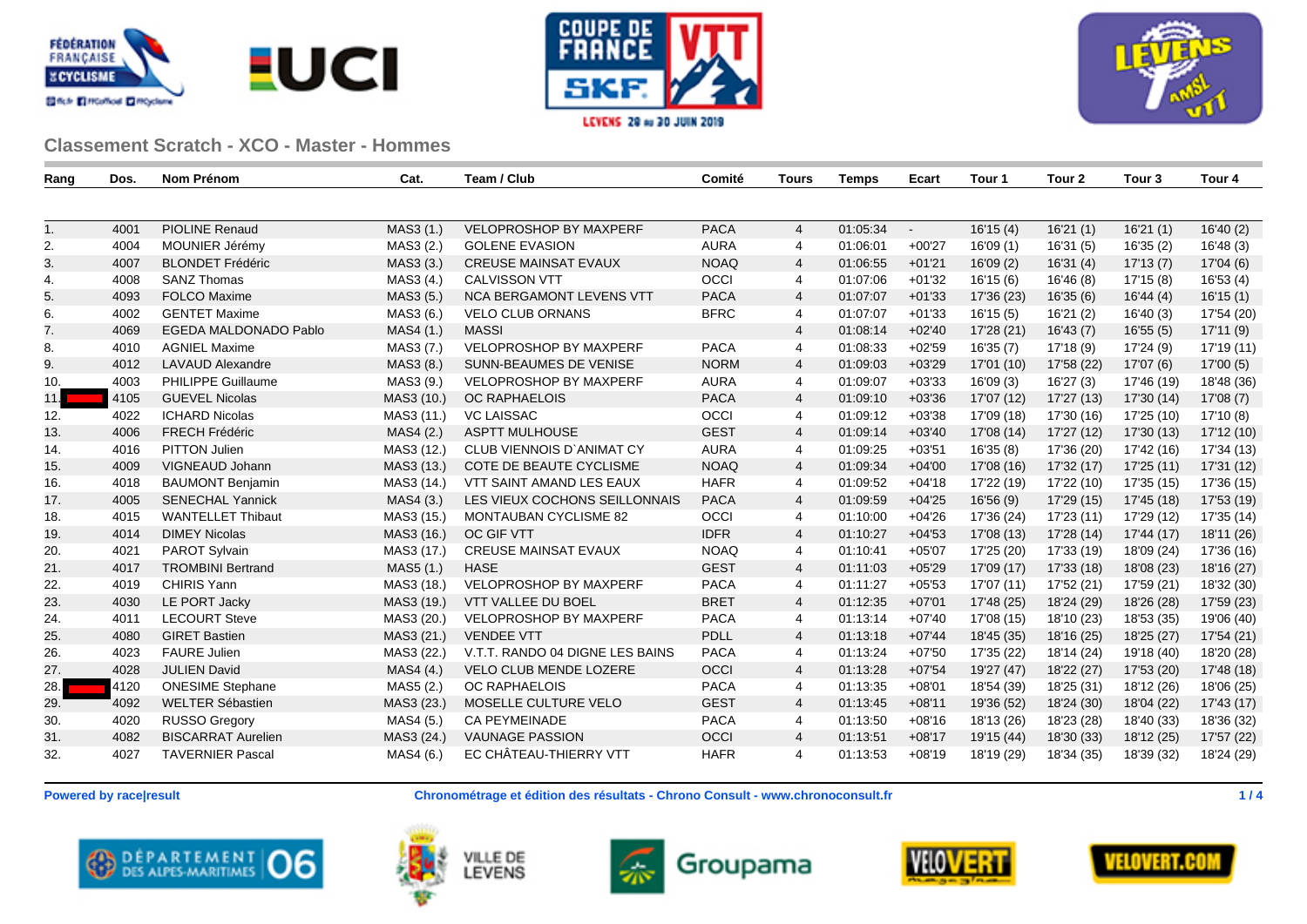







| Rang | Dos. | <b>Nom Prénom</b>              | Cat.       | Team / Club                     | Comité      | <b>Tours</b>   | <b>Temps</b> | Ecart    | Tour 1     | Tour 2     | Tour <sub>3</sub> | Tour <sub>4</sub> |
|------|------|--------------------------------|------------|---------------------------------|-------------|----------------|--------------|----------|------------|------------|-------------------|-------------------|
| 33.  | 4044 | <b>BERTO Stephan</b>           | MAS4 (7.)  | <b>CALVISSON VTT</b>            | OCCI        | $\overline{4}$ | 01:13:57     | $+08'23$ | 18'19 (30) | 18'25 (32) | 18'42 (34)        | 18'33 (31)        |
| 34.  | 4032 | <b>LHOPITEAU Franck</b>        | MAS4 (8.)  | <b>CREUSE OXYGENE</b>           | <b>NOAQ</b> | $\overline{4}$ | 01:13:58     | $+08'24$ | 18'53 (38) | 18'31 (34) | 18'33 (30)        | 18'03 (24)        |
| 35.  | 4047 | <b>BEDINI Bruno</b>            | MAS5 (3.)  | U.C. MANOSQUE 04                | <b>PACA</b> | 4              | 01:14:56     | $+09'22$ | 19'05 (42) | 18'44 (38) | 18'31 (29)        | 18'38 (33)        |
| 36.  | 4103 | <b>CURIEN Pierre</b>           | MAS3 (25.) | TEAM MACADAM'S COWBOYS          | <b>GEST</b> | 4              | 01:15:04     | $+09'30$ | 19'29 (49) | 18'22 (26) | 18'35 (31)        | 18'41 (34)        |
| 37.  | 4031 | <b>BERNHARD Alain</b>          | MAS4 (9.)  | <b>HASE</b>                     | <b>GEST</b> | $\overline{4}$ | 01:15:15     | $+09'41$ | 18'43 (32) | 18'38 (36) | 19'00 (37)        | 18'57 (37)        |
| 38.  | 4036 | <b>LIEVIN Franck</b>           | MAS4 (10.) | VTT ST AMAND LES EAUX           | <b>HAFR</b> | 4              | 01:15:36     | $+10'02$ | 18'15 (27) | 18'58 (41) | 19'13 (39)        | 19'13 (44)        |
| 39.  | 4046 | <b>SIMONET Benoit</b>          | MAS3 (26.) | <b>VTT FUN CLUB</b>             | <b>GEST</b> | $\overline{4}$ | 01:15:59     | $+10'25$ | 18'42 (31) | 19'24 (51) | 19'08 (38)        | 18'46 (35)        |
| 40.  | 4038 | PORTAL Christophe              | MAS5 (4.)  | AIX VTT                         | <b>PACA</b> | $\overline{4}$ | 01:16:02     | $+10'28$ | 19'05 (41) | 18'44 (37) | 18'53 (36)        | 19'22 (47)        |
| 41.  | 4037 | <b>HENRY Pierre</b>            | MAS4 (11.) | <b>VTT ST LO</b>                | <b>NORM</b> | $\overline{4}$ | 01:16:26     | $+10'52$ | 18'53 (37) | 18'57 (40) | 19'26 (43)        | 19'13 (43)        |
| 42.  | 4024 | STEPHAN Jean Paul              | MAS5 (5.)  | <b>U.C.JOINVILLE VALLAGE</b>    | <b>GEST</b> | 4              | 01:16:28     | $+10'54$ | 18'53 (36) | 18'53 (39) | 19'30 (45)        | 19'16 (46)        |
| 43.  | 4063 | <b>ROHMER Vincent</b>          | MAS4 (12.) | MATERIEL-VELO.COM               | <b>AURA</b> | 4              | 01:17:16     | $+11'42$ | 19'37 (53) | 19'12 (44) | 19'24 (42)        | 19'07 (41)        |
| 44.  | 4085 | <b>THYOUX Guillaume</b>        | MAS4 (13.) | <b>VC VIDAUBANNAIS</b>          | <b>PACA</b> | 4              | 01:17:28     | $+11'54$ | 19'44 (54) | 19'09 (43) | 19'22 (41)        | 19'15 (45)        |
| 45.  | 4026 | <b>EMIN Antoine</b>            | MAS3 (27.) | NIMES CYCLISME                  | OCCI        | 4              | 01:17:35     | $+12'01$ | 18'44 (34) | 19'20 (49) | 19'38 (48)        | 19'56 (57)        |
| 46.  | 4039 | TERSIGUEL Jérôme               | MAS4 (14.) | AVENIR DU VAL DE MARNE          | <b>IDFR</b> | 4              | 01:17:43     | $+12'09$ | 19'15 (45) | 19'13 (45) | 19'44 (51)        | 19'34 (50)        |
| 47.  | 4045 | <b>BALASKOVIC Marc</b>         | MAS5 (6.)  | <b>BIKE CLUB PORTOIS</b>        | <b>AURA</b> | 4              | 01:17:47     | $+12'13$ | 19'27 (46) | 19'15 (47) | 19'29 (44)        | 19'38 (51)        |
| 48.  | 4043 | <b>CHABERT Guillaume</b>       | MAS4 (15.) | <b>VTT LOZERE</b>               | OCCI        | 4              | 01:17:53     | $+12'19$ | 19'29 (51) | 19'21 (50) | 19'38 (49)        | 19'27 (49)        |
| 49.  | 4053 | <b>SCELO Yannick</b>           | MAS4 (16.) | COTE DE BEAUTE CYCLISME         | <b>NOAQ</b> | $\overline{4}$ | 01:18:02     | $+12'28$ | 19'51 (56) | 19'14 (46) | 19'33 (46)        | 19'26 (48)        |
| 50.  | 4040 | <b>COUDRY Pascal</b>           | MAS4 (17.) | MEUSE 55                        | <b>GEST</b> | 4              | 01:18:23     | $+12'49$ | 19'07 (43) | 19'39 (53) | 19'52 (53)        | 19'47 (54)        |
| 51.  | 4050 | <b>LUCQ Cyrille</b>            | MAS3 (28.) | V. PASSION HEIMSBRUNN           | <b>GEST</b> | $\overline{4}$ | 01:18:23     | $+12'49$ | 20'27 (63) | 19'03 (42) | 19'44 (52)        | 19'12 (42)        |
| 52.  | 4084 | <b>CAILLAUD Antoine</b>        | MAS3 (29.) | AS MURET C                      | OCCI        | 4              | 01:18:48     | $+13'14$ | 20'21 (61) | 19'15 (48) | 19'35 (47)        | 19'39 (52)        |
| 53.  | 4033 | <b>MILLOT Christophe</b>       | MAS4 (18.) | <b>CUBE PROFERMETURES SEFIC</b> | <b>BRET</b> | $\overline{4}$ | 01:19:20     | $+13'46$ | 18'43 (33) | 19'41 (54) | 20'22 (59)        | 20'35 (64)        |
| 54.  | 4025 | <b>BELMONTE Kevin</b>          | MAS3 (30.) | VELOPROSHOP BY MAXPERF          | <b>PACA</b> | 4              | 01:19:24     | $+13'50$ | 18'16 (28) | 22'03 (85) | 20'08 (56)        | 19'00 (38)        |
| 55.  | 4054 | <b>LAVRY Boris</b>             | MAS4 (19.) | <b>VELO CLUB DOLOIS</b>         | <b>BFRC</b> | 4              | 01:19:26     | $+13'52$ | 19'29 (50) | 19'46 (55) | 20'25 (61)        | 19'48 (55)        |
| 56.  | 4083 | <b>JOULIE Nicolas</b>          | MAS4 (20.) | AS MURET C                      | OCCI        | 4              | 01:19:55     | $+14'21$ | 20'11 (58) | 19'47 (56) | 20'13 (58)        | 19'46 (53)        |
| 57.  | 4061 | <b>PARMENTIER Franck</b>       | MAS5 (7.)  | <b>B.C. NOISY LE GRAND</b>      | <b>IDFR</b> | 4              | 01:20:05     | $+14'31$ | 20'28 (64) | 19'48 (57) | 19'59 (54)        | 19'52 (56)        |
| 58.  | 4052 | <b>LHEUREUX Aurelien</b>       | MAS3 (31.) | MTB PLAN D'AUPS                 | <b>PACA</b> | $\overline{4}$ | 01:20:13     | $+14'39$ | 20'21 (60) | 19'49 (59) | 20'09 (57)        | 19'57 (58)        |
| 59.  | 4056 | <b>SURARDT Nicolas</b>         | MAS3 (32.) | <b>B.C. NOISY LE GRAND</b>      | <b>IDFR</b> | $\overline{4}$ | 01:20:22     | $+14'48$ | 20'03 (57) | 20'10 (64) | 20'06 (55)        | 20'06 (59)        |
| 60.  | 4048 | <b>SCHLUPKOTHEN Christophe</b> | MAS4 (21.) | <b>LATITUDE VTT</b>             | OCCI        | 4              | 01:21:12     | $+15'38$ | 20'16 (59) | 19'56 (61) | 20'23 (60)        | 20'39 (65)        |
| 61.  | 4049 | <b>PELTIER Bruno</b>           | MAS4 (22.) | S.C.OLYMPIQUE DE DIJON          | <b>BFRC</b> | $\overline{4}$ | 01:21:12     | $+15'38$ | 19'44 (55) | 19'53 (60) | 20'35 (63)        | 21'03 (67)        |
| 62.  | 4062 | <b>DUCOL Gilles</b>            | MAS5 (8.)  | LA MOTTE SERVOLEX CYCLISM       | <b>AURA</b> | 4              | 01:21:49     | $+16'15$ | 20'45 (67) | 20'25 (68) | 20'27 (62)        | 20'14 (60)        |
| 63.  | 4065 | <b>FILLIAT Christian</b>       | MAS4 (23.) | <b>VELO CLUB AMBERTOIS</b>      | <b>AURA</b> | 4              | 01:22:13     | $+16'39$ | 20'27 (62) | 20'24 (67) | 21'03 (66)        | 20'21 (62)        |
| 64.  | 4094 | <b>JOLY Romain</b>             | MAS3 (33.) | <b>XC COMITE LOIRET</b>         | <b>CEVL</b> | $\overline{4}$ | 01:22:16     | $+16'42$ | 24'06 (94) | 19'29 (52) | 19'40 (50)        | 19'04 (39)        |
| 65.  | 4041 | <b>LEDUC Philippe</b>          | MAS4 (24.) | <b>MADEWIS PERNES</b>           | <b>PACA</b> | $\overline{4}$ | 01:22:23     | $+16'49$ | 19'01 (40) | 19'49 (58) | 22'07 (79)        | 21'29 (69)        |
| 66.  | 4060 | <b>ROGER Richard</b>           | MAS4 (25.) | <b>BESSE SUPER-BESSE</b>        | <b>AURA</b> | 4              | 01:22:27     | $+16'53$ | 20'35 (65) | 20'18 (66) | 21'09 (69)        | 20'28 (63)        |

**Powered by race|result Chronométrage et édition des résultats - Chrono Consult - www.chronoconsult.fr 2 / 4**









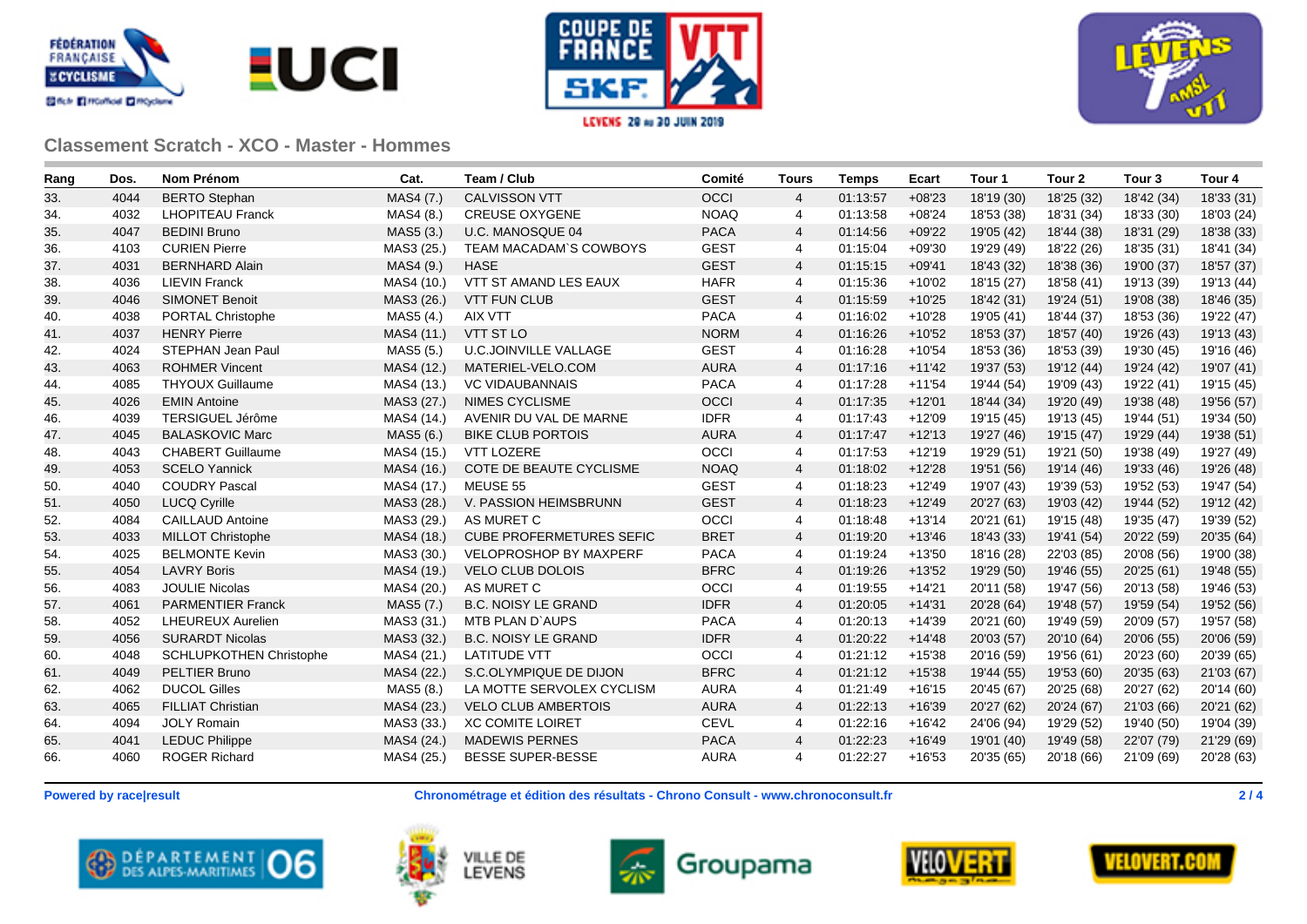







| Rang            | Dos. | <b>Nom Prénom</b>          | Cat.       | Team / Club                   | Comité      | <b>Tours</b>   | <b>Temps</b> | Ecart    | Tour 1     | Tour <sub>2</sub> | Tour <sub>3</sub> | Tour <sub>4</sub> |
|-----------------|------|----------------------------|------------|-------------------------------|-------------|----------------|--------------|----------|------------|-------------------|-------------------|-------------------|
| 67.             | 4102 | <b>DUBREUIL Bruno</b>      | MAS4 (26.) | <b>VC VIDAUBANNAIS</b>        | <b>PACA</b> | $\overline{4}$ | 01:23:01     | $+17'27$ | 21'35 (75) | 20'17 (65)        | 20'53 (65)        | 20'19 (61)        |
| 68.             | 4055 | <b>MORRA Alain</b>         | MAS5 (9.)  | V.C. MOYENNE DURANCE          | <b>PACA</b> | 4              | 01:23:17     | $+17'43$ | 21'35 (76) | 20'00 (62)        | 20'44 (64)        | 21'00 (66)        |
| 69.             | 4051 | <b>MALLER Julien</b>       | MAS4 (27.) | R-VTT                         | <b>AURA</b> | 4              | 01:23:36     | $+18'02$ | 20'45 (66) | 20'45 (70)        | 21'05 (67)        | 21'04 (68)        |
| 70.             | 4035 | <b>MONNIER Tanguy</b>      | MAS3 (34.) | <b>VTT PAYS DE VILAINE</b>    | <b>BRET</b> | 4              | 01:24:12     | $+18'38$ | 19'29 (48) | 20'08 (63)        | 22'07 (80)        | 22'30 (77)        |
| 71.             | 4088 | <b>PIPPIA Thierry</b>      | MAS4 (28.) | AIX V.T.T.                    | <b>PACA</b> | 4              | 01:24:26     | $+18'52$ | 21'00 (71) | 20'35 (69)        | 21'06 (68)        | 21'47 (72)        |
| 72.             | 4064 | <b>BOURDON Christian</b>   | MAS5 (10.) | V.T.T.ROC EVASION             | OCCI        | 4              | 01:25:10     | $+19'36$ | 20'55 (68) | 20'57 (73)        | 21'23 (74)        | 21'57 (73)        |
| 73.             | 4119 | <b>CASI Frederic</b>       | MAS5 (11.) | <b>OC RAPHAELOIS</b>          | <b>PACA</b> | 4              | 01:25:26     | $+19'52$ | 21'08 (72) | 21'05 (76)        | 21'34 (77)        | 21'41 (70)        |
| 74.             | 4070 | <b>MENUET Christophe</b>   | MAS5 (12.) | UV LOUVIERS                   | <b>NORM</b> | 4              | 01:25:55     | $+20'21$ | 20'59 (70) | 21'15 (77)        | 21'30 (76)        | 22'13 (75)        |
| 75.             | 4066 | <b>CARLES David</b>        | MAS3 (35.) | <b>MONTAUBAN CYCLISME 82</b>  | <b>OCCI</b> | 4              | 01:26:05     | $+20'31$ | 21'43 (79) | 20'50 (72)        | 21'12 (71)        | 22'22 (76)        |
| 76.             | 4097 | <b>GIORDANENGO Jacques</b> | MAS5 (13.) | <b>OCCV DRAGUIGNAN</b>        | <b>PACA</b> | 4              | 01:26:18     | $+20'44$ | 21'46 (80) | 20'47 (71)        | 21'49 (78)        | 21'59 (74)        |
| 77.             | 4101 | <b>LEROY Guillaume</b>     | MAS3 (36.) | US DOMONT CYCLISME            | <b>IDFR</b> | 4              | 01:26:51     | $+21'17$ | 22'37 (86) | 21'24 (78)        | 21'12 (70)        | 21'42 (71)        |
| 78.             | 4087 | <b>KLINGHOFER Olivier</b>  | MAS3 (37.) | <b>PASSION VTT VENELLES</b>   | <b>PACA</b> | 4              | 01:27:12     | $+21'38$ | 21'41 (78) | 21'28 (79)        | 21'19 (73)        | 22'46 (78)        |
| 79.             | 4067 | <b>SOURIOUX James</b>      | MAS5 (14.) | <b>SEDAN SPRINT CLUB</b>      | <b>GEST</b> | 4              | 01:27:26     | $+21'52$ | 20'59 (69) | 21'02 (74)        | 22'16 (83)        | 23'12 (79)        |
| 80.             | 4058 | <b>ROYER Sébastien</b>     | MAS4 (29.) | <b>RAON BIKE CLUB</b>         | <b>GEST</b> | 4              | 01:28:53     | $+23'19$ | 21'34 (74) | 21'04 (75)        | 22'55 (86)        | 23'23 (80)        |
| 81.             | 4042 | <b>THOMAS Vincent</b>      | MAS3 (38.) | <b>NIMES CYCLISME</b>         | OCCI        | 3              | 01:05:51     | -1 Tour  | 21'20 (73) | 21'34 (81)        | 22'59 (87)        |                   |
| 82.             | 4072 | <b>GAPPINI Frédéric</b>    | MAS4 (30.) | <b>XC COMITE LOIRET</b>       | <b>CEVL</b> | 3              | 01:06:04     | -1 Tour  | 21'55 (81) | 21'46 (83)        | 22'25 (84)        |                   |
| 83.             | 4104 | <b>CABRERA Marc</b>        | MAS5 (15.) | <b>VS HYEROIS</b>             | <b>PACA</b> | 3              | 01:06:05     | -1 Tour  | 23'04 (88) | 21'33 (80)        | 21'30 (75)        |                   |
| 84.             | 4078 | <b>BURGIO Ange</b>         | MAS4 (31.) | LES VIEUX COCHONS SEILLONNAIS | <b>PACA</b> | 3              | 01:06:33     | -1 Tour  | 22'14 (84) | 21'47 (84)        | 22'34 (85)        |                   |
| 85.             | 4073 | <b>AHERFI Xavier</b>       | MAS4 (32.) | POMMIERS VTT                  | <b>AURA</b> | 3              | 01:07:21     | -1 Tour  | 23'00 (87) | 22'10 (87)        | 22'13 (81)        |                   |
| 86.             | 4090 | <b>KOZDEBA Patrick</b>     | MAS5 (16.) | <b>COMMENTRY CYCLISTE</b>     | <b>AURA</b> | 3              | 01:07:38     | -1 Tour  | 23'20 (91) | 22'05 (86)        | 22'14 (82)        |                   |
| 87.             | 4074 | PAGET Loic                 | MAS4 (33.) | AIX V.T.T.                    | <b>PACA</b> | 3              | 01:07:55     | -1 Tour  | 21'38 (77) | 22'59 (90)        | 23'19 (90)        |                   |
| 88.             | 4086 | <b>CHAPON Fabien</b>       | MAS4 (34.) | <b>LUNEL BIKE</b>             | OCCI        | 3              | 01:08:07     | -1 Tour  | 22'06 (82) | 21'36 (82)        | 24'27 (91)        |                   |
| 89.             | 4075 | <b>BIHR Philippe</b>       | MAS5 (17.) | PASSION VTT BEAUCOURT         | <b>BFRC</b> | 3              | 01:08:38     | -1 Tour  | 22'33 (85) | 23'03 (92)        | 23'03 (89)        |                   |
| 90.             | 4071 | <b>BOBLIQUE Arnaud</b>     | MAS3 (39.) | EC CHATEAU THIERRY            | <b>HAFR</b> | 3              | 01:09:09     | -1 Tour  | 23'19 (89) | 22'51 (88)        | 23'00 (88)        |                   |
| 91.             | 4100 | <b>PETIT Loïc</b>          | MAS3 (40.) | <b>VS CACIEN</b>              | <b>CEVL</b> | 3              | 01:11:09     | -1 Tour  | 23'20 (90) | 22'57 (89)        | 24'55 (92)        |                   |
| 92.             | 4077 | <b>TOURNUT Christophe</b>  | MAS5 (18.) | <b>VTT MASSIF JURA</b>        | <b>BFRC</b> | 3              | 01:11:38     | -1 Tour  | 23'42 (93) | 23'00 (91)        | 24'58 (93)        |                   |
| 93.             | 4076 | <b>HOLVOET Guy</b>         | MAS5 (19.) | AIX V.T.T.                    | <b>PACA</b> | 3              | 01:12:38     | -1 Tour  | 23'34 (92) | 23'37 (93)        | 25'29 (95)        |                   |
| 94.             | 4079 | <b>THEFFO Patrick</b>      | MAS5 (20.) | <b>ECPL BREIZHARMOR</b>       | <b>BRET</b> | 3              | 01:13:36     | -1 Tour  | 24'19 (95) | 24'10 (94)        | 25'09 (94)        |                   |
| 95.             | 4091 | <b>DEBORDE Frederic</b>    | MAS4 (35.) | <b>ERIC FAVRE MTB</b>         | <b>AURA</b> | 3              | 01:14:44     | -1 Tour  | 24'33 (96) | 24'43 (95)        | 25'29 (96)        |                   |
| 96.             | 4068 | LE PORT Yann               | MAS4 (36.) | VTT VALLEE DU BOEL            | <b>BRET</b> | 3              | 01:15:48     | -1 Tour  | 22'14 (83) | 32'24 (96)        | 21'12 (72)        |                   |
| <b>Abandons</b> |      |                            |            |                               |             |                |              |          |            |                   |                   |                   |
| <b>DNF</b>      | 4096 | <b>LE GALL Marc</b>        |            | E. B. MANOSQUE                | <b>PACA</b> |                |              | -3 Tour  | 25'31 (97) |                   |                   |                   |

**Powered by race|result Chronométrage et édition des résultats - Chrono Consult - www.chronoconsult.fr 3 / 4**